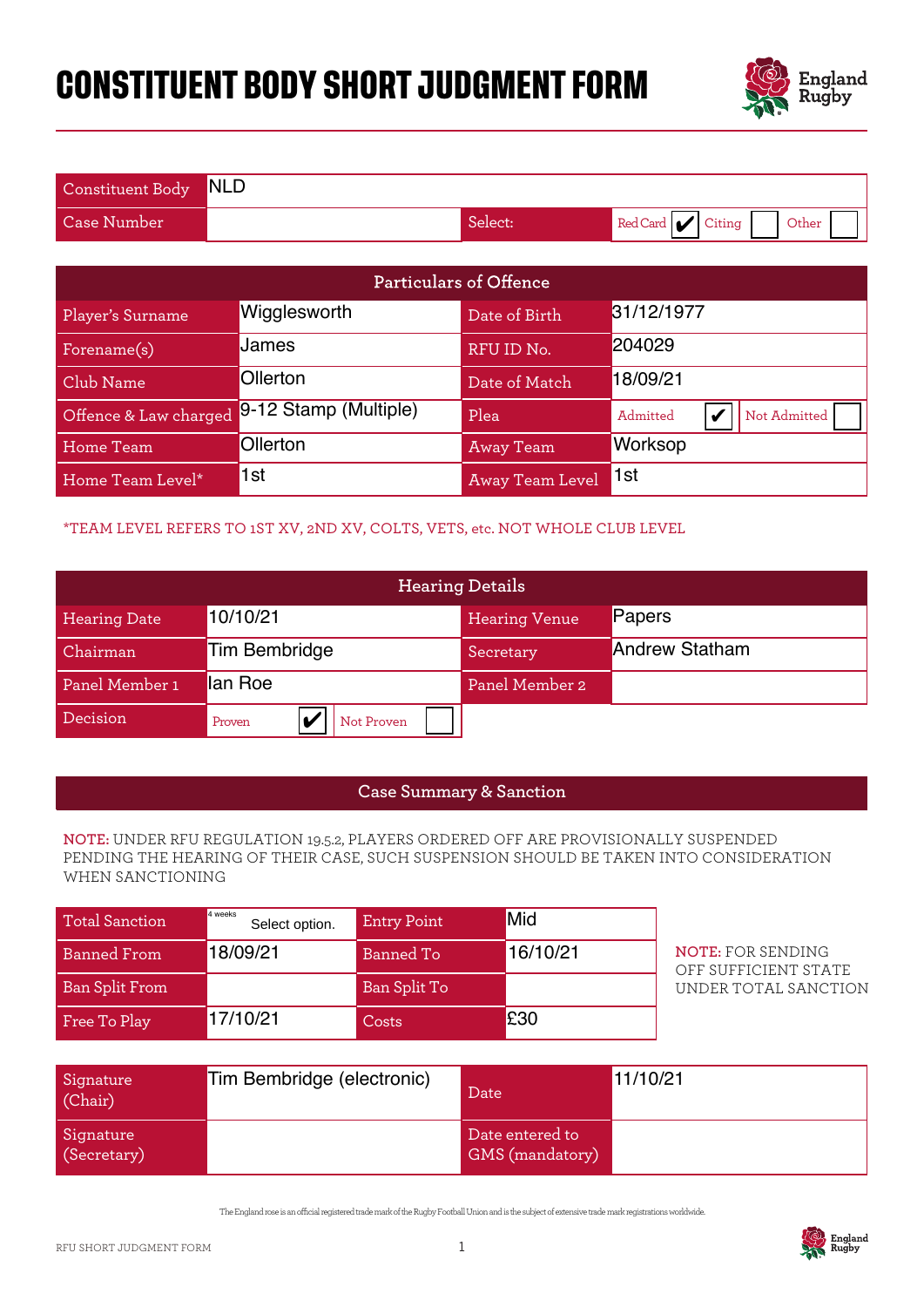| Assessment of Offence (Regulation 19.11.8)                      |                        |           |                                                                                                                                                                                |  |  |
|-----------------------------------------------------------------|------------------------|-----------|--------------------------------------------------------------------------------------------------------------------------------------------------------------------------------|--|--|
| PLEASE TICK APPROPRIATE BOX:                                    | Intentional 19.11.8(a) |           | Reckless 19.11.8(b)                                                                                                                                                            |  |  |
| Nature of actions 19.11.8(c)                                    |                        |           | Existence of provocation 19.11.8(d)                                                                                                                                            |  |  |
| 3 stamps to opponents shoulder and upper arm                    |                        |           | Reciepiant was on wrong side, not rolling away<br>which cannot be clased as provocation                                                                                        |  |  |
| Whether player retaliated 19.11.8(e)                            |                        |           | Self-defence 19.11.8(f)                                                                                                                                                        |  |  |
| No                                                              |                        | No        |                                                                                                                                                                                |  |  |
| Effect on victim $19.11.8(g)$                                   |                        |           | Effect on match 19.11.8(h)                                                                                                                                                     |  |  |
| Non noted                                                       |                        | down.     | Ollerton played the remaining 56 minutes 1 man                                                                                                                                 |  |  |
| Vulnerability of victim 19.11.8(i)                              |                        |           | Level of participation/premeditation 19.11.8(j)                                                                                                                                |  |  |
| Lying prone on the floor victim must be<br>considered vunerable |                        |           | 3 deliberate stamps the first could be considered<br>as frustration due to the victim lying on the<br>wrong side but subsequent strikes have to be<br>considered premeditated. |  |  |
| Conduct completed/attempted 19.11.8(k)                          |                        |           | Other features of player's conduct 19.11.8(l)                                                                                                                                  |  |  |
| Complete X3                                                     |                        | Excellent |                                                                                                                                                                                |  |  |
| Entry point number                                              |                        |           |                                                                                                                                                                                |  |  |
| Top End*                                                        | Mid-Range              | 6 Weeks   | Low End                                                                                                                                                                        |  |  |

## **NOTE:** STATE NUMBER OF WEEKS OR MATCHES ENTRY POINT FOR OFFENCE

\*If top end, the Panel should identify an entry point between the top end and the maximum sanction (19.11.9) as set out in Appendix 2

In making the above assessment, the Panel should consider the RFU Practice Note as set out in Appendix 5 to Regulation 19. Significant weight should be given to RFU regulation 19.11.8(a), 19.11.8(h) and 19.11.8(i).

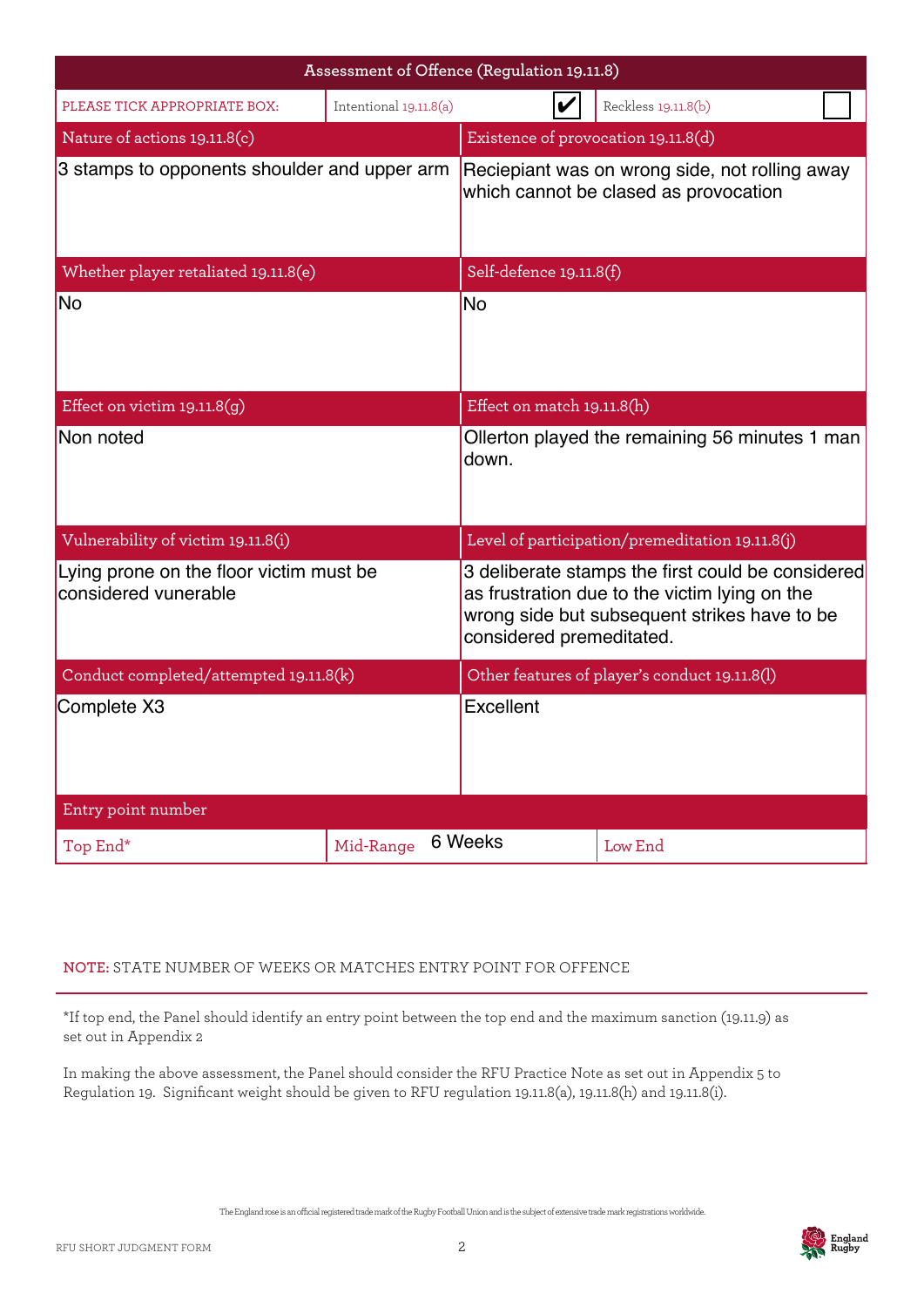#### **Reasons for Entry Point**

and upper arms rather than head, neck, joints or other seriously vunerable body areas

| Multiple strikes have to be considered at least mid range, no injuries reported stamps to shoulder<br>and upper arms rather than head, neck, joints or other seriously vunerable body areas |                                                                                                                                                                       |
|---------------------------------------------------------------------------------------------------------------------------------------------------------------------------------------------|-----------------------------------------------------------------------------------------------------------------------------------------------------------------------|
|                                                                                                                                                                                             |                                                                                                                                                                       |
|                                                                                                                                                                                             | Mitigating Factors (Regulation 19.11.10)                                                                                                                              |
| Acknowledgement of guilt 19.11.11(a)<br>Immediate                                                                                                                                           | Player's disciplinary record/good character 19.11.11(b)<br>Good previously although this was a multiple<br>strike offence therefore not warrenting full<br>mitigation |
|                                                                                                                                                                                             |                                                                                                                                                                       |
| Youth & inexperience of player 19.11.11(c)                                                                                                                                                  | Conduct prior to and at hearing 19.11.11(d)                                                                                                                           |
| N/A                                                                                                                                                                                         | Excellent, shook referee's hand and<br>appologised                                                                                                                    |
| Remorse & timing of remorse 19.11.11(e)                                                                                                                                                     | Other off-field mitigation 19.11.11(f)                                                                                                                                |
| Immediate, apologised and shook referee's<br>hand assumed he did the same to the victim                                                                                                     | Long standing club member active on clubs<br>committee.                                                                                                               |

Number of weeks deducted: <mark>2</mark>

**NOTE:** SUBJECT TO REGULATION 19.11.13, A DISCIPLINARY PANEL CANNOT APPLY A GREATER REDUCTION THAN 50% OF THE RELEVANT ENTRY POINT SUSPENSION

The England rose is an ocial registered trade mark of the Rugby Football Union and is the subject of extensive trade mark registrations worldwide.